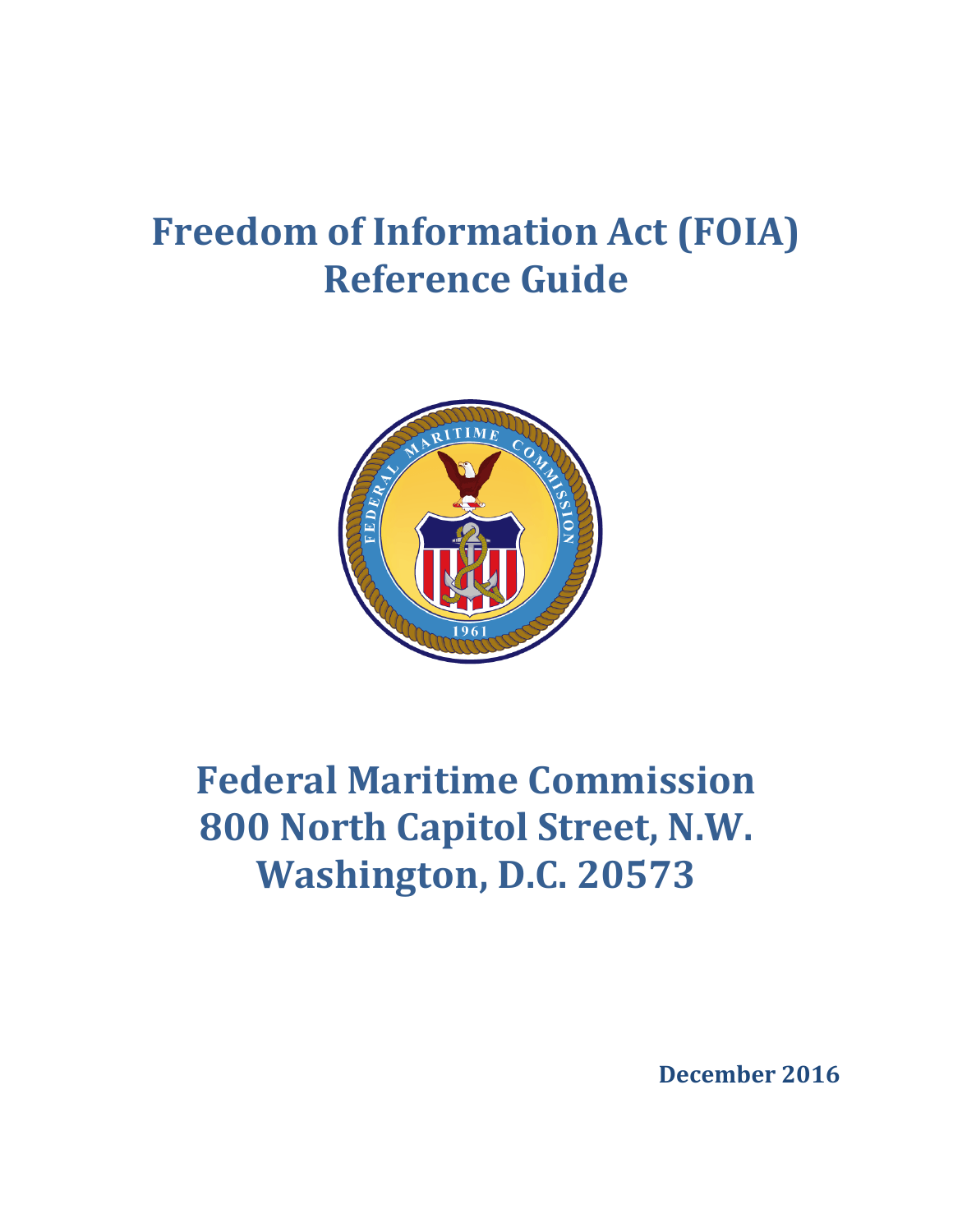# **Overview**

This guide provides general information regarding the Freedom of Information Act (FOIA) and procedures for making a request under the FOIA to the Federal Maritime Commission (FMC). The FOIA, 5 U.S.C. § 552, a disclosure statute, provides that every person has the right to request access to federal agency records or information. Federal agencies, such as the FMC, are required to disclose records upon receiving a written request, with the exception of records that are protected from disclosure by the nine exemptions and three exclusions of the FOIA. This guide is designed to familiarize you with the specific procedures for making a FOIA request to the FMC and not intended to be a comprehensive discussion of the complex issues associated with the FOIA. For additional information regarding the FMC FOIA program, visit our website at www.FMC.gov, and select FOIA at the top right portion of your screen. The formal rules for making a FOIA request to the FMC are found in Part 503 of Volume 46 of the Code of Federal Regulations (CFR), 46 CFR § 503.

# **Information available from the FMC that does not require a FOIA request:**

A great deal of Agency information is publicly available and does not require a FOIA request. For a full description of documents that are publicly available see the Commission's regulations at: 46 C.F.R. §§503.21-22. If you are uncertain whether you need to file a FOIA request to receive information, please call the FOIA Service Center at 202-523-5707 for assistance.

The following records are available without the requirement of a FOIA request and can be found on the Commission's Website or by contacting the Office of the Secretary, Federal Maritime Commission, 800 North Capitol St. N.W., Washington, DC 20573, *secretary@fmc.gov*.

(1) Proposed and final rules and regulations of the Commission including general substantive rules, statements of policy and interpretations, and rules of practice and procedure.

(2) Federal Maritime Commission reports.

(3) Official docket files in all formal proceedings including, but not limited to, orders, final decisions, notices, pertinent correspondence, transcripts, exhibits, and briefs, except for materials which are the subject of a protective order.

(4) News releases, consumer alerts, Commissioner statements, and speeches.

(5) Approved summary minutes of Commission actions showing final votes, except for minutes of closed Commission meetings which are not available until the Commission publicly announces the results of such deliberations.

(6) Annual reports of the Commission.

(7) Agreements filed or in effect pursuant to section 5 (46 U.S.C. 40301(d)-(e), 40302- 40303, 40305) and section 6 (46 U.S.C. 40304, 40306, 41307(b)-(d)) of the Shipping Act of 1984.

(8) List of FMC-licensed and bonded ocean transportation intermediaries.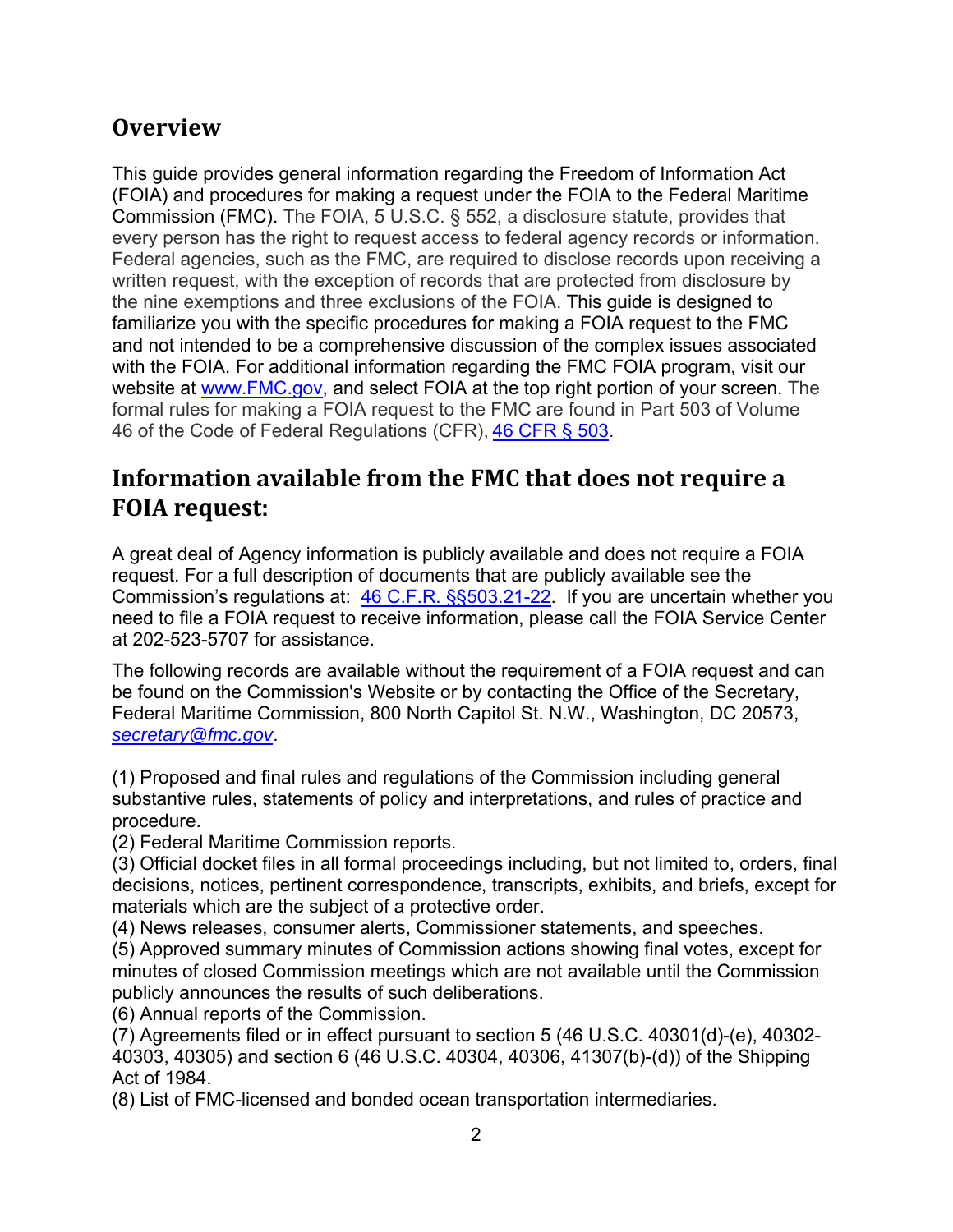(9) Notification of ocean transportation intermediaries license applications, revocations, and suspensions.

(10) General descriptions of the functions, bureaus, and offices of the Commission, phone numbers and email addresses, as well as locations of Area Representatives. (11) Information about how to file a complaint alleging violations of the Shipping Act,

and how to seek mediation or alternative dispute resolution services.

(12) Commonly used forms.

(13) Final and pending proposed rules.

(14) Access to statements of policy and interpretations as published in part 46 C.F.R. §545.

(15) Lists of the location of all common carrier and conference tariffs and publicly available terminal schedules of marine terminal operators.

# **Information not available under the FOIA**

While the focus of FOIA is on making government information available to the public, the statute recognizes that certain types of information should not be disclosed. Thus, FOIA provides nine categories of exemptions from the general mandatory disclosure rule. These exemptions are:

- 1. Classified documents
- 2. Internal personnel rules and practices
- 3. Information exempt under other laws
- 4. Confidential business information
- 5. Internal government communications
- 6. Personal privacy
- 7. Law enforcement
- 8. Financial institutions
- 9. Geological information

Pursuant to number (3) in exemption categories above, the following is a list of the most common statutes pertaining to documents requested from the Commission and a brief description of information exempt from disclosure:

(other than the actual Agreements) under 46 U.S.C. § 403 46 U.S.C. § 40306 – Agreement information and documents filed with the Commission

26 U.S.C. §§ 6103, 6105 - Certain tax return information, to include taxpayer/employer identification numbers

46 U.S.C. § 40502(b)(1) - Service Contracts entered into by an individual ocean common carrier or an agreement

5 U.S.C. §574 - Dispute resolution communication between a neutral and a party to the dispute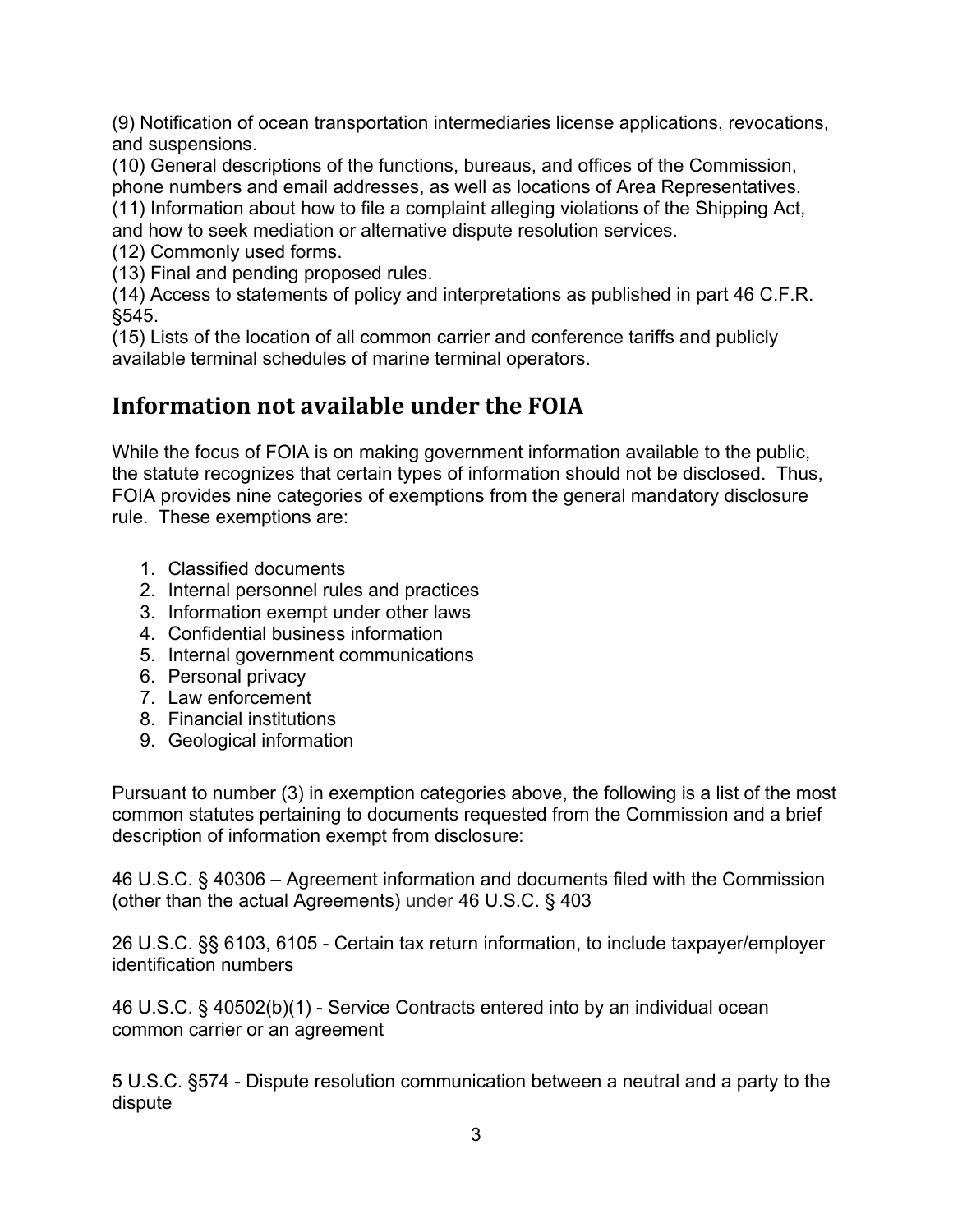Congress also provided special protection in the FOIA for three narrow categories of law enforcement and national security records. The provisions protecting those records are known as "exclusions." The first exclusion protects the existence of an ongoing criminal law enforcement investigation when the subject of the investigation is unaware that it is pending and disclosure could reasonably be expected to interfere with enforcement proceedings. The second exclusion is limited to criminal law enforcement agencies and protects the existence of informant records when the informant's status has not been officially confirmed. The third exclusion is limited to the FBI and protects the existence of foreign intelligence or counterintelligence, or international terrorism records when the existence of such records is classified. Records falling within an exclusion are not subject to the requirements of the FOIA. If it is determined that any of the information requested falls into one of the exempted categories/exclusions, the entire record may be withheld, or sections of it will be redacted or omitted.

#### **How to file a FOIA request with the FMC**

You may submit a FOIA request by email, mail, or fax. When submitting a FOIA request, include the words "FOIA Request" in the subject line. FOIA requests must be directed to the Secretary of the Commission and submitted through one of the following formats:

- **(1) Email**: FOIA@fmc.gov,
- **(2) Mail:**

Secretary (FOIA) Federal Maritime Commission 800 North Capitol Street, N.W. Washington, D.C. 20573, or **(3) Fax:** 202-523-0014

The request must reasonably describe the record or records sought. In describing the records, you should be as specific as possible with regard to names, dates, places, events, subjects, etc. The more specific you are about the records or types of records that you are seeking, the more likely it will be located. A FOIA request can be made for any agency record. However, as mentioned above there are statutory exemptions that authorize the withholding of certain information. When the FMC does withhold information, it will specify which exemption of the FOIA permits the withholding. You should be aware that the FOIA does not require agencies to research, analyze data, answer questions, or create records in order to respond to a request. It is also important to include your contact information on the request.

## **Expedited Processing**

Under certain conditions you may be entitled to have your request processed on an expedited basis. The Secretary will provide for expedited processing of request for